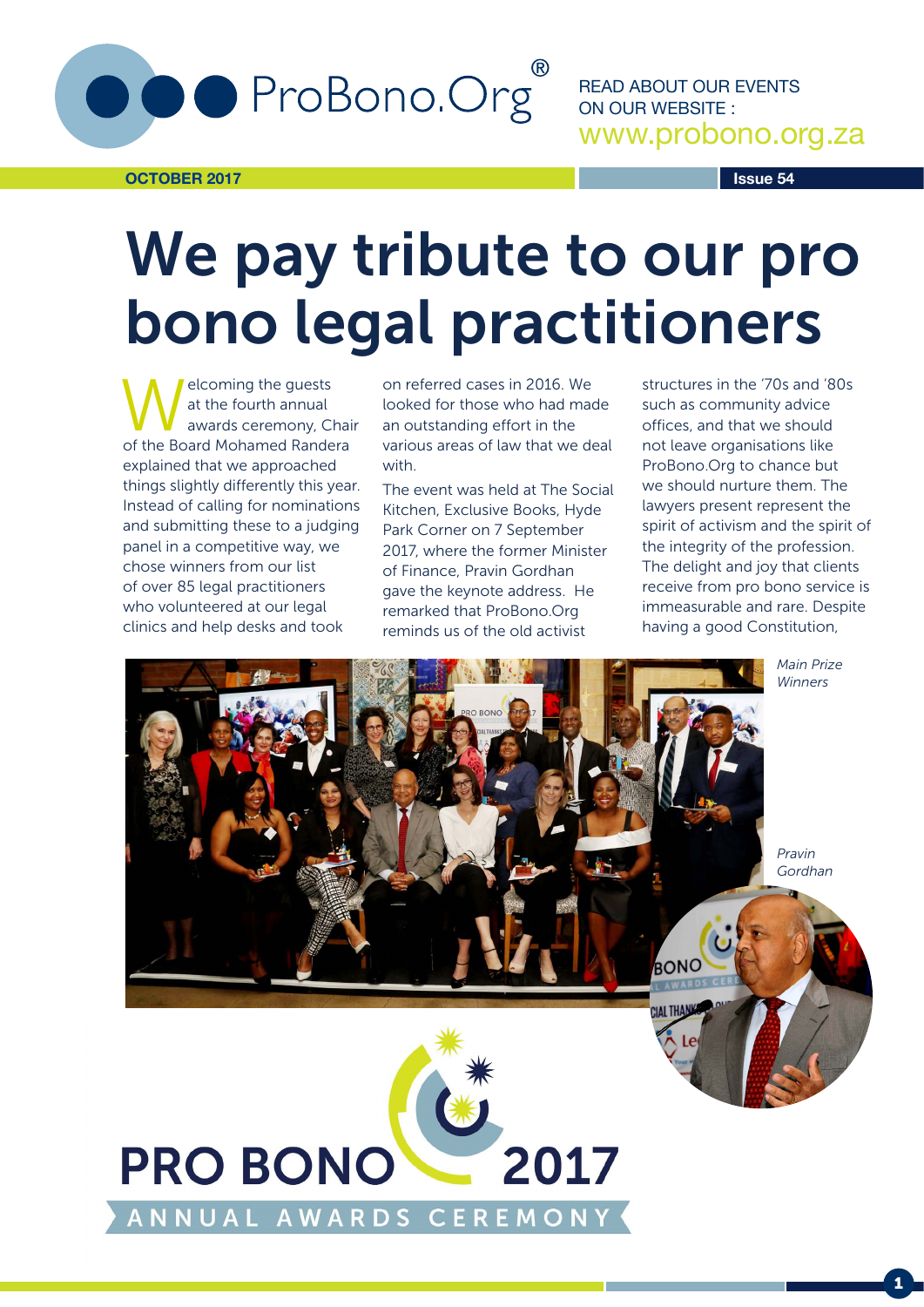

*Charmaine Masake, Sune Bosch (Ramsden Small Attorneys - Child Law) & Adv. Elsabe Steenhuisen*



*Lesego Vakalisa, Naledi Motsiri (Werksmans Attorneys - Labour Law & Swazi Malinga*



*Sanele Sonkosi (Sonkozi & Ngalonkulu Attorneys - Housing Law) & Tshenolo Masha*



*Serialong Lebasa (Law Society of Northern Provinces) & Humphrey Shivamba*

good laws and a modern society, transformation has been lagging behind. We have to address the state of inequality in our society. Solidarity with the poor is key, and the offer of pro bono assistance is a show of the calibre of the legal profession. Gordhan stressed the need to regenerate legal professionals, especially the younger ones, to participate in social justice initiatives.

The Master of Ceremonies for the event was Michael Motsoeneng-Bill, well known for his programme The Law Report, aired on Kaya FM on Wednesday evenings.

This year, ProBono.Org staff and interns all participated in the awards by presenting the winners with their prizes.

Here are all the winners:

- Refugee Law Cliffe Dekker Hofmeyr
- Housing Law Sanele Sonkozi, Sonkozi & Ngalonkulu Inc.
- Deceased Estates Majara Mojela, Mojela Hlazo Attorneys
- Community Advice Office – Seth Mnguni, Ntsu Advice Office, Mabopane
- Family Law Riva Lange, Riva Lange Attorney
- Labour Law Naledi Motsiri, Werksmans
- Wills Norton Rose Fulbright SA
- Police Brutality Hogan Lovells
- Child Law Suné Bosch, Ramsden Small Attorneys
- Advocate Award Carol Steinberg, Musa Musandiwa and Hephsibah Rajah of the Thulamela Group
- Large Law Firm Fasken Martineau
- Medium Law Firm **Schindlers**
- Small Law Firm Boela van der Merwe Attorneys
- Law Student at a University

Law Clinic – Lutho Klaas, University of Fort Hare

- Law Society of the Northern Provinces Award – Serialong Lebasa
- Legal Aid South Africa Award – Khanyisa Ngobeni

## In addition, there were a number of Director's Special Mentions:

- *Reg Joubert of Reg Joubert Attorney, Claire Thomson of WCIS Attorneys, Susan Harris of Susan Harris Attorney, Leana Elliott of Klopper Jonker Attorneys* and *Robin Twaddle* of *Robin Twaddle Attorneys* have all given consistent support to ProBono.Org's clients at its help desks, by taking on matters, giving presentations at workshops and by always being available to assist our clients.
- *Baker & McKenzie Attorneys* were recognised for the firm's willingness to provide ongoing legal support to ProBono.Org in the form of labour policies, staff contracts, pro bono advice and general legal work.
- *Fatima Laher* of *Bowmans*  received a mention for her outstanding support and involvement in help desks, children's matters and NGO support.

Four people who were given awards at the 2014 Pro Bono Awards Ceremony were awarded again this year. This indicates that all four have continued to remain involved and committed, as much now as they were then:

- *Alfred Wolpe* received a Special Mention for his continual work in providing pro bono mediations and mediation training.
- *Clarks Attorneys* was acknowledged for its availability and willingness to take on our clients' cases